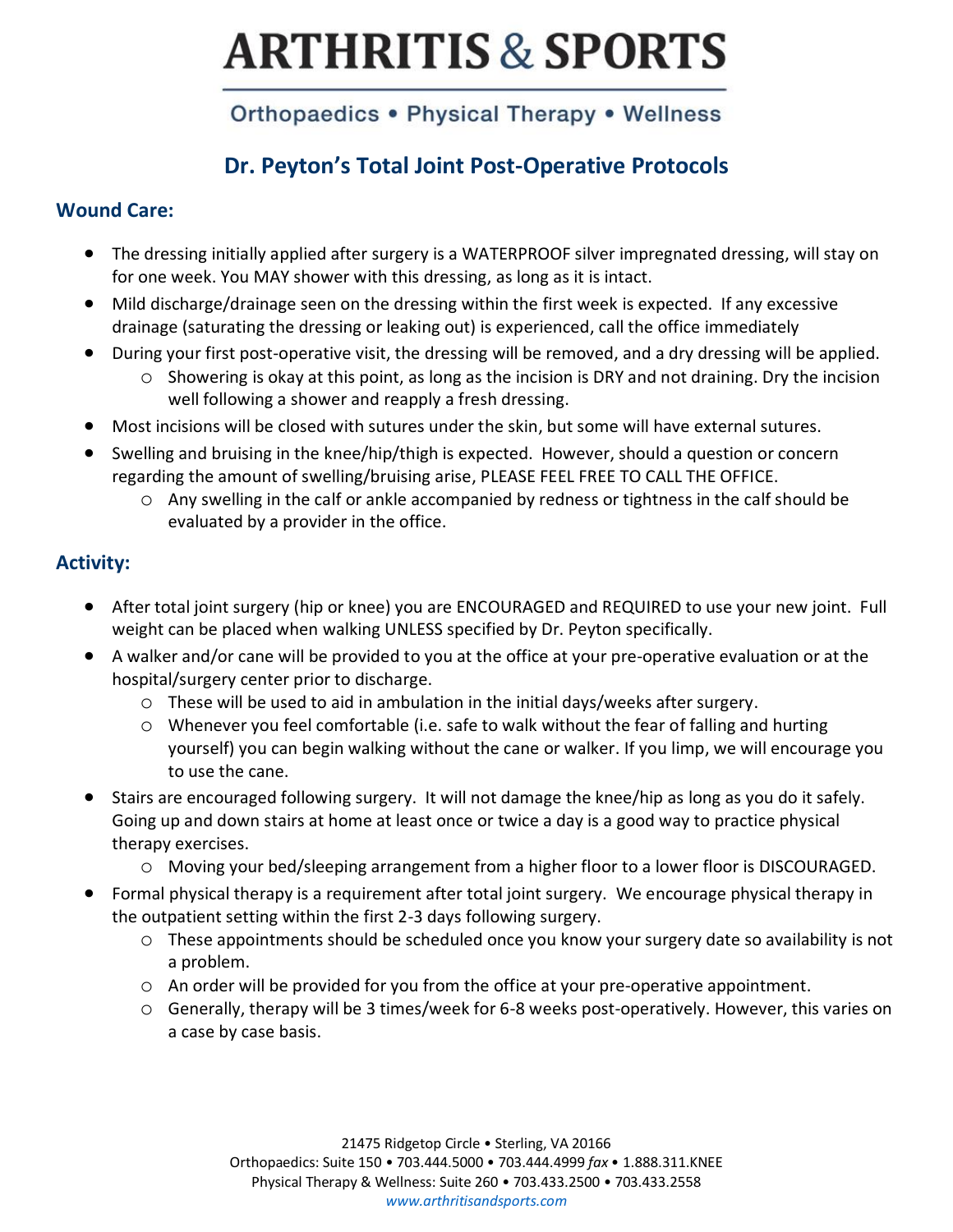## Orthopaedics . Physical Therapy . Wellness

### **Dr. Peyton's Total Joint Post-Operative Protocols**

#### **Medications:**

- All patients require anticoagulation therapy for blood clot prevention following total joint surgery. Our standard of care for the majority of patients is 325mg enteric coated aspirin to be taken TWICE A DAY for 6 WEEKS.
	- o In cases where allergy to aspirin is a concern, or previous history of blood clots or other limitations are in play, a separate anticoagulation plan will be discussed during preoperatively.
- Celebrex is an anti-inflammatory used post-operatively for swelling control as well as scar tissue prevention and typically taken for the first 4-6 weeks post-operatively.
	- o If there is an allergy or intolerance to Celebrex, let a provider know prior to surgery.
- Pain control is typically achieved with narcotic medications, discussed and given at your pre-operative visit. If there is an allergy or intolerance, these can be adjusted at any point post-operatively. There are many different options, and our goal is to keep you comfortable enough to do the necessary exercises.
	- o All narcotic medications can cause constipation and upset stomach. You are encouraged to take an over the counter stool softener while on these medications, such as: MiraLAX, Dulcolax, or Metamucil.
	- o If excessive constipation (no bowel movement for 2-3 days), please notify a provider and we will discuss other options.
- Any blood thinning medications INCLUDING over the counter supplements (vitamin E, CoQ10, glucosamine, chondroitin, fish oil, and other anti-inflammatories) need to be AVOIDED while you are being anticoagulated for the first 6 weeks after surgery.
	- o Tylenol is NOT a blood thinner it can be taken with most pain medications (in moderation.)

#### **Miscellaneous**

- Driving should be avoided until you are no longer taking pain medications and strength has returned to feel confident enough to slam on the car's brakes.
	- $\circ$  Generally, this is about 3-4 weeks after surgery but will differ with each case.
	- o Always ask a provider if you are unsure about beginning to drive again.
- A high protein diet is essential after all surgery for proper healing, as well as muscle preservation.
	- o Our dietitian can provide recommendations and guidelines prior to surgery.
- Thigh-high compression hose can be worn during the first 3 weeks after surgery to help with swelling. These are available to purchase at the office.
- If total knee surgery or partial knee surgery: NO PILLOWS ARE TO BE PLACED UNDER YOUR KNEE WHILE AT REST. Pillows must be under your ankle/foot to promote full extension of your knee.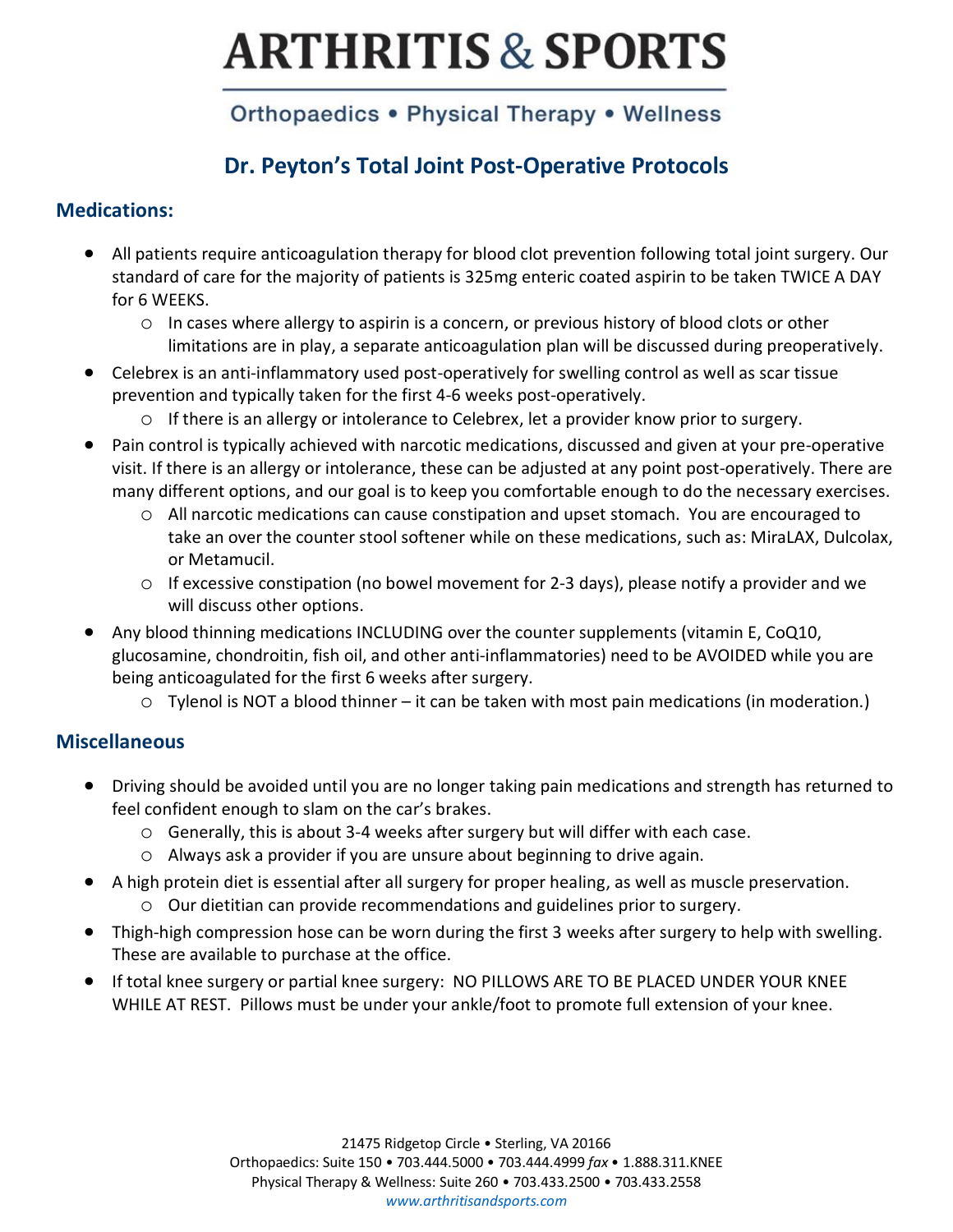### Orthopaedics . Physical Therapy . Wellness

### **Dr. Peyton's Total Joint Post-Operative Protocols**

#### **Miscellaneous (cont.)**

- Due to the high risk of blood clot development, we generally put a travel restriction on post-operative patients for at least 6 weeks after surgery.
	- o Travel by plane or by car for longer than an hour and a half falls under this restriction.
	- o Should an emergency arise, let a provider know and we can discuss further protocols and necessary precautions to take.
	- o Otherwise all elective travel should try to be avoided until 6 weeks after surgery.
- A "joint card" for clearance through metal detectors will be distributed to you from our office following your first post-operative x-ray.
- Following implantation of a total or partial joint, you will be required to pre-medicate yourself with antibiotics prior to any and all dental cleanings, colonoscopies, and most dermatologic visits.
	- $\circ$  This is an infection precaution and done to prevent even the chance of an infection reaching your total joint.
	- o A prescription will be provided to you by our office post-operatively.
	- o These precautions will be in effect **forever**.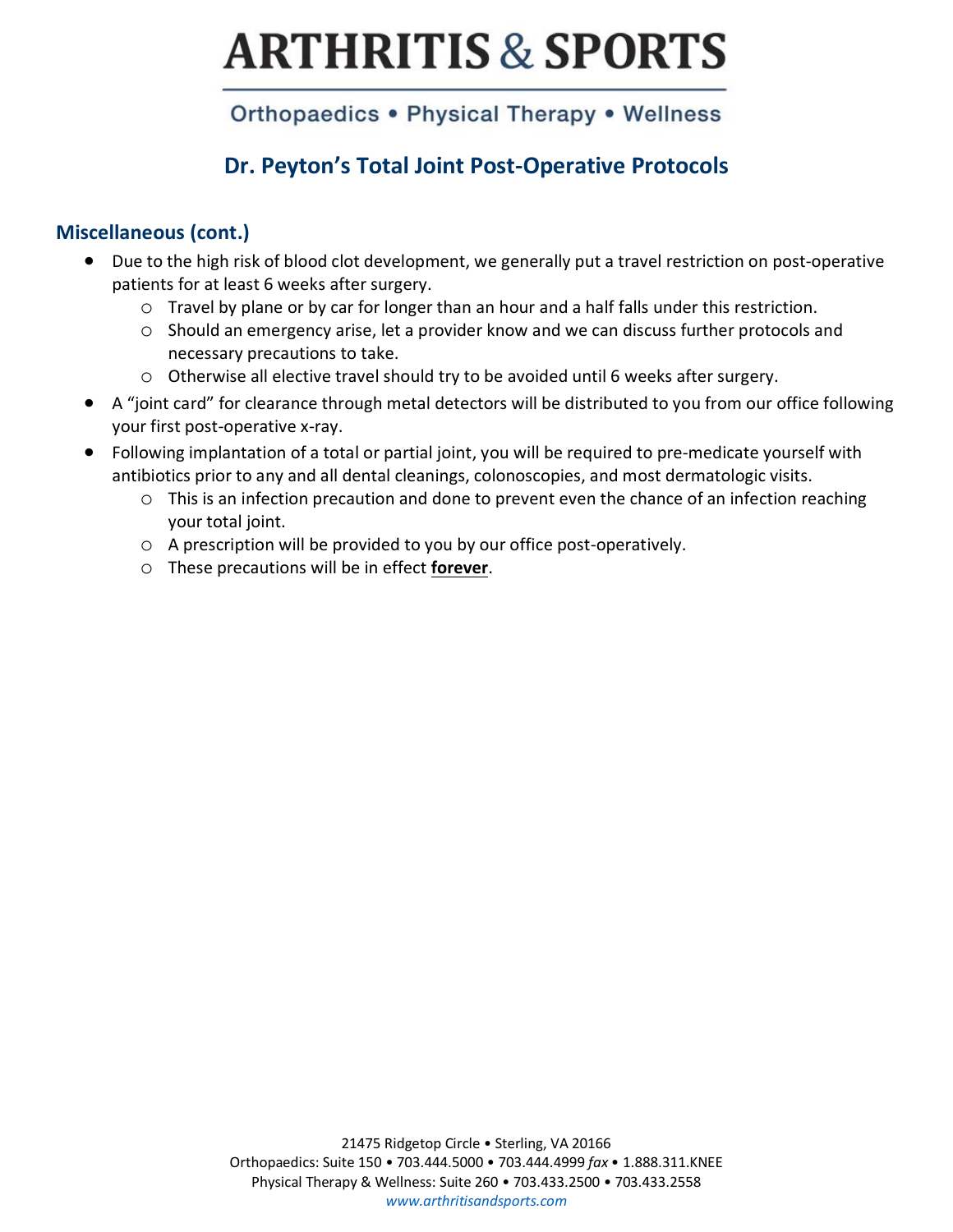### Orthopaedics • Physical Therapy • Wellness

### **Post-Operative Medications**

- **Aspirin (Enteric Coated):** 325mg by mouth TWICE A DAY
	- o This is for the purpose of blood thinning in effort to prevent blood clots
- **Pain medications:** various narcotic/non-narcotic drugs can be used depending on patient preference and efficacy. Most commonly used are as follows:
	- o Percocet, Oxy Contin, Dilaudid, Vicodin, Tramadol, and morphine-based medications (MS IR, MS contin)
- **Celebrex:** 200mg by mouth ONCE A DAY
	- o This is an anti-inflammatory to decrease swelling and help with pain control post operatively.
- **Duricef:** 500mg by mouth TWICE A DAY for 14 days
	- o This is an antibiotic to be taken by patients undergoing outpatient total joint replacement surgery
- \* **Prescriptions for these medications will be provided to you prior to the procedure.**
- \* **Should allergies or other contraindications to any of these medications exist adjustments will be made accordingly and discussed at the preoperative appointment.**